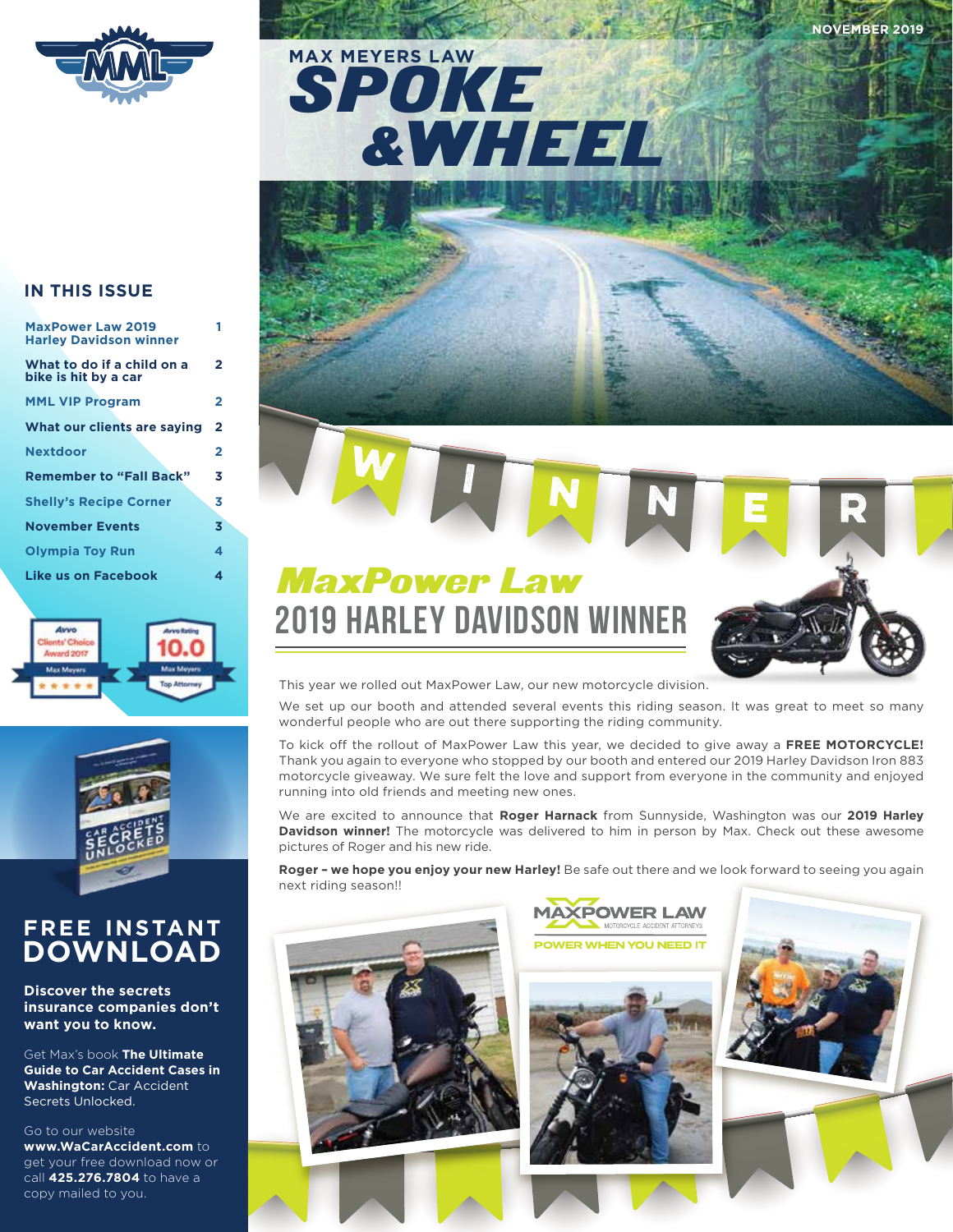# **If a Child Was Hit by a Car While Riding a Bike**

Few things are more terrifying than seeing a car run into a child on a bike. Even if it is a low-impact collision, the child can suffer catastrophic injuries in a bicycle accident. Here are some steps to take if your child was hit by a car while riding a bike.

#### GET MEDICAL ATTENTION IMMEDIATELY

The child should receive a thorough physical examination by a doctor, even if there are no visible injuries. He might be too young to communicate to you that he is hurting somewhere. He could have an injury to the head, neck, or back and not know it yet. Broken bones and internal injuries can have delayed symptoms.

If you have any doubt about your child's health, do not move your child – call 911. Protect her from injury from other vehicles while waiting for emergency help to arrive.

Another reason to take the child to the doctor right away is to document that his injuries came from the collision. Cases with injured children can involve high-dollar settlements, which means that the insurance company will defend the claim vigorously. To protect the child's right to compensation, get a medical evaluation immediately.

#### REPORT THE ACCIDENT

After addressing your child's immediate medical needs, contact your local law enforcement to report the accident if no officer came to the scene. State law requires you to report all wrecks with injuries as soon as possible. The report will also serve as evidence of what happened and why your child suffered injuries.

#### COLLECT CONTACT INFORMATION

Get the names, contact, and insurance information of all drivers involved in the accident. Also, get the names and contact information of all witnesses who can explain what happened.

#### GET A PERSONAL INJURY LAWYER

Work with a personal injury lawyer after any accident that caused injuries, especially if a child suffered injuries. There may be additional steps to take to satisfy the legal requirements for a child car accident claim.

#### GET PSYCHOLOGICAL HELP FOR THE CHILD

Imagine how traumatic it would be for a child to be hit by a car while riding a bike. Take your child for assessment and treatment from a mental health professional. Trauma such as this may have emotional and psychological effects, including:

- PTSD (post-traumatic stress disorder)
- Anxiety
- Fear of going out in public
- Depression
- Feelings of anger or hopelessness
- Flashbacks
- Nightmares

#### PRESERVE THE EVIDENCE

Save everything from the day of the accident. You might not think that something is vital to the claim until long after the wreck, and then it will be too late if you have disposed of an item. Keep your child's bike,

WHAT TO DO scene. State law requires you to report all clothing, shoes and any other relevant evidence.

> Photograph the scene as soon as possible. Capture how the area looked on the day of the incident, in case the driver makes up an excuse that the photos could disprove. Also, write down everything you can remember while the event is fresh in your mind. These notes can be useful to refresh your recollection later in the legal process.



FOLLOW THE STATE LAW ABOUT PERSONAL INJURY SETTLEMENTS FOR MINORS

Washington State law may require that we take extra steps in injury cases involving minors. For example, court approval of the settlement, funds go into a trust account for the child, etc. The statute of limitations differs in child injury cases too. A child has until their 21st birthday to file a lawsuit injury claim.

Protect your child's right to compensation by getting a personal injury lawyer on board now. Call **Max Meyers Law** at **425-276-7804**.

We will give you a free consultation and don't charge legal fees until we get your child compensation.

### **What our clients are saying...**



I was laid up several months from the accident and didn't contact a lawyer for a while. The first lawyer I contacted didn't want to take my case; the at-fault driver had a medical issue. The hospital, doctor, and physical therapy bills were overwhelming, we knew we needed a lawyer.

Max was recommended, so we gave him a call and made an appointment to come into

his office. Right from the beginning Max was very professional and said we had a very good case.

The at-fault driver had minimal insurance with a high-risk company. Max dealt with the at-fault driver's insurance & then filed a claim with our own insurance for the uninsured/underinsured portion. Max's firm made sure all our medical bills were taken care of and called monthly to see how I was doing.

He got us a settlement with our own insurance company which was much more than we ever anticipated. We were very pleased. If the accident never happened would be my first choice because I'll never be the same, but at least the settlement helps to offset things. I like to add that the communications with Max & the office were great. E-mails were answered promptly and if we needed to talk with Max we were connected right away or he called right back. **- Perry**

I went to see Max a while ago about an accident I had gotten into. I was rear ended and needed help because at the time I had no insurance. I had accidentally let it lapse (never happening again), anyways, Max assured me he could help and he did. He got me a great settlement but most of all he was kind and very clear about what needed to be done and what to expect. I will definitely suggest Max to anyone I know from here on out! Thanks Max!

**- Todd Bridges**



**Become a VIP Member today and take advantage of our great benefits!**

Email Dawn at **dawn@maxmeyerslaw.com** or visit our website at **MaxMeyersLawVIP.com**!



<u>You can now find Max Meyers Law on Nextdoor.com!</u> Thank you for recommending us to your neighbors, friends, and family.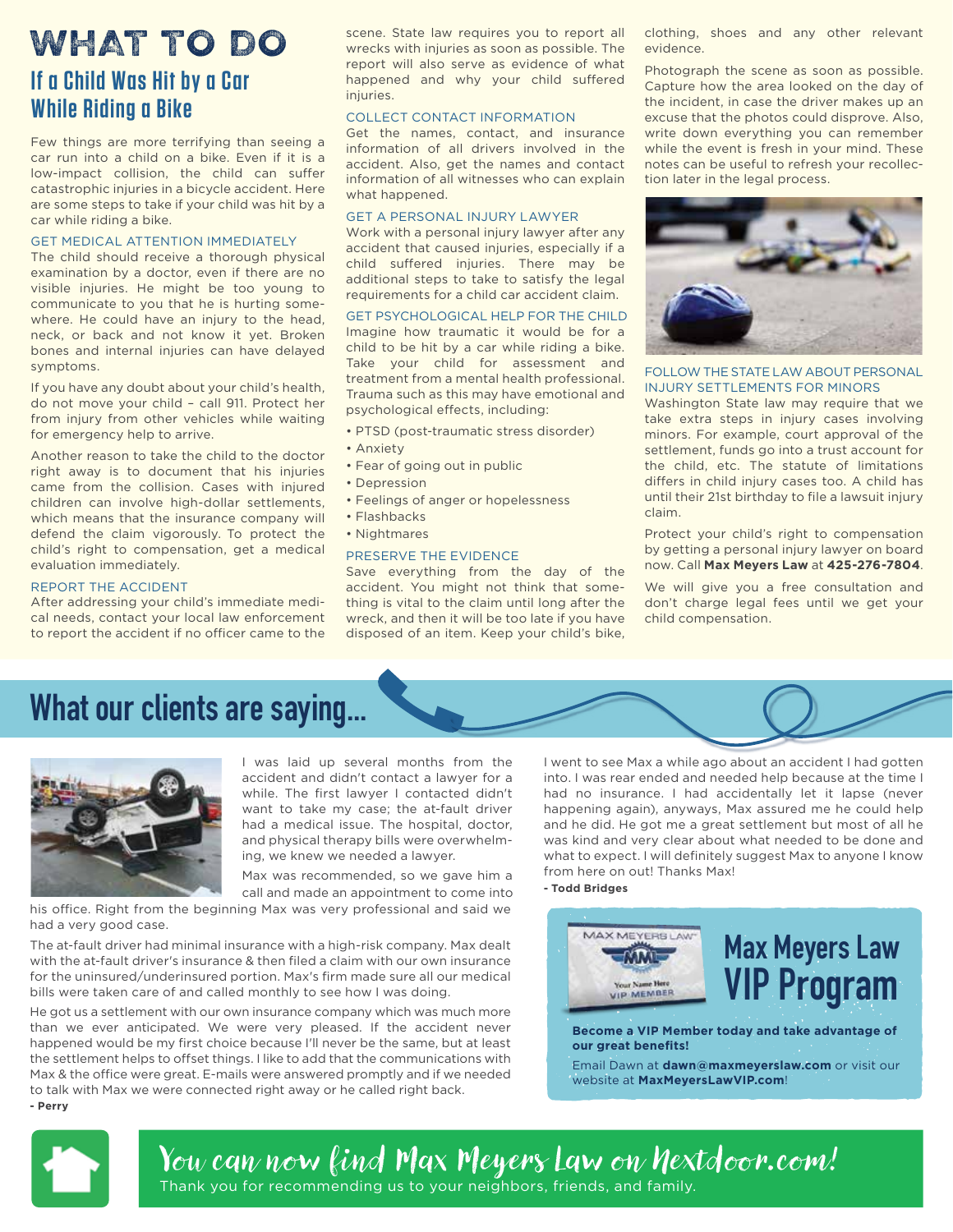Don't forget…

**Daylight Savings ends at** ght Savings ends at **NOVEMBER November 3rd**

### Shelly's RECIPE CORNER

### Roasted Balsamic Cranberry & Brie

**Try this fun and festive appetizer for Thanksgiving… simple, quick and delicious!**

5 6

#### **Ingredients:**

 $10<sub>1</sub>$ 

- 2 Tablespoons butter, melted
- 2 Tablespoons olive oil
- 1/2 a french baguette, sliced thin
- 12 ounces fresh cranberries
- 2 Tablespoons balsamic vinegar
- 1/2 cup sugar
- 1 Tablespoon rosemary
- 4 ounces triple cream brie

#### **Directions:**

Preheat oven to 425 degrees.

In a small bowl, whisk together the butter and olive oil. Brush both sides of the baguette slices with mixture and line them up on a baking sheet. Set aside.

In another small bowl, stir together the cranberries, balsamic vinegar, sugar, and rosemary. Spread these out on a rimmed baking sheet. (They get pretty sticky, so if you want to avoid scrubbing, line the pan with parchment paper).

Place the cranberries in the oven. Roast for five minutes, then add the tray of baguette slices to the oven. Roast for an additional 6 minutes then remove the baguette slices, flip them over, and return to the oven for another 4-6 minutes, or until crispy and golden. At this point, the cranberries should be popped open with juices running out. Remove both the cranberries and baguette slices from the oven.

Top each baguette with a slice of brie and a spoonful of cranberries. Garnish with thyme if desired. These can be served while the cranberries are still warm, or you can make the components ahead of time. The cranberries can be chilled overnight and the crostini will keep in a zip lock bag. Simply assemble and serve at room temperature when you are ready!

#### **OYSTER FEST NOV 2**

Oyster New Year has 30 varieties of oysters, a seafood buffet, 60 wineries, microbrews, and live music at Elliott's Oyster House on Pier 56 for age 21+.

**EVENTS** 

Visit **www.elliotts.ticketleap.com/oyster-new-year/details** for more details.

#### **TILE FESTIVAL NOV 2 - 3**

See a juried show of Northwest tiles, meet the artists, attend workshops, get appraisals, and buy antique tiles and garden art at the Handmade Tile and Art Festival at Mount Baker Community Club. Free.

Visit the **www.artisantilenw.org/annual-festival** for more details.

#### **ARTS & CRAFTS SHOW NOV 8 - 10**

Best of the Northwest Art and Fine Craft Show, Fall has 100 artists displaying jewelry, clothing, paintings, glass art, and sculptures plus food trucks at Hangar 30 in Magnuson Park. Repeats in April.

For details and more information, please visit our website at **www.nwartalliance.org/event/31st-annual-best-of-the-northwestshow-fall-2019** for details.

#### **HAWAIIAN MUSIC FESTIVAL NOV 10**

Hear Hawaiian master musicians, admire tropical flowers, and shop for food and crafts at the annual Seattle Slack Key Festival at Highline Performing Arts Center in Burien.

For details visit **www.seattleslackkeyfestival.com**.

#### **AUTO SHOW NOV 14 - 17**

See 400 of the latest cars and trucks at the Seattle International Auto Show at CenturyLink Field Event Center.

Visit **www.seattleautoshow.com** for details.

#### **THANKSGIVING SCAVENGER HUNT NOV 16**

Cranksgiving is a scavenger hunt on your bicycle for Thanksgiving food that you donate to a food bank, with prizes at an after party. Bring \$20, a bag/pack, a pen, and a camera/phone to West Seattle Food Bank.

Visit **www.cranksgiving.org/directory/seattle-wa**.

#### **FREE FOOD FAIR NOV 23**

Shop for food and beverages from 100 "craft food makers" at Gobble Up, organized by Urban Craft Uprising in Hangar 30 at Magnuson Park. Free.

Details can be found at **www.gobbleupnorthwest.com**.

#### **IDEAS CONFERENCE NOV 23**

Hear interesting people deliver 18-minute speeches about a variety of subjects during TEDxSeattle at McCaw Hall. Students get rear seats for half price.

Visit **www.tedxseattle.com for more details**.



**If you have a recipe you would like to share with our readers, please email your recipe to Dawn at dawn@maxmeyerslaw.com**

Recipe & photo compliments of neighborfoodblog.com